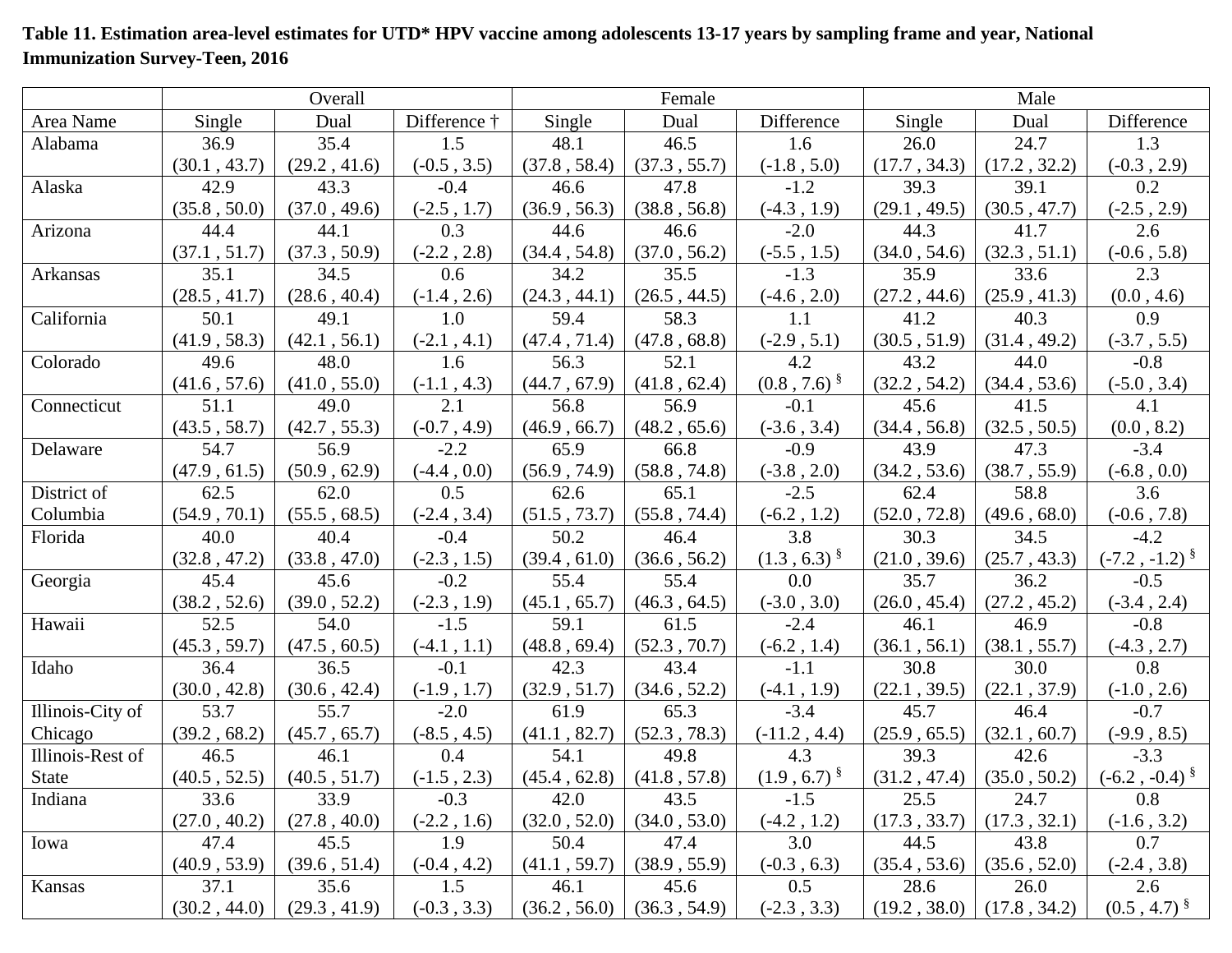|                | Overall      |              |                  |              | Female       |               | Male         |              |                    |
|----------------|--------------|--------------|------------------|--------------|--------------|---------------|--------------|--------------|--------------------|
| Area Name      | Single       | Dual         | Difference †     | Single       | Dual         | Difference    | Single       | Dual         | Difference         |
| Kentucky       | 34.1         | 34.0         | 0.1              | 39.9         | 39.7         | 0.2           | 28.6         | 28.5         | 0.1                |
|                | (27.2, 41.0) | (27.8, 40.2) | $(-2.5, 2.7)$    | (29.6, 50.2) | (30.4, 49.0) | $(-3.7, 4.1)$ | (19.6, 37.6) | (20.3, 36.7) | $(-3.4, 3.6)$      |
| Louisiana      | 42.2         | 41.8         | 0.4              | 52.0         | 50.8         | 1.2           | 32.7         | 33.2         | $-0.5$             |
|                | (35.1, 49.3) | (35.6, 48.0) | $(-2.0, 2.8)$    | (41.6, 62.4) | (41.7, 59.9) | $(-2.1, 4.5)$ | (23.5, 41.9) | (25.1, 41.3) | $(-3.8, 2.8)$      |
| Maine          | 57.1         | 56.0         | 1.1              | 64.8         | 64.3         | 0.5           | 49.8         | 48.2         | 1.6                |
|                | (49.8, 64.4) | (49.8, 62.2) | $(-1.7, 3.9)$    | (54.8, 74.8) | (55.9, 72.7) | $(-3.5, 4.5)$ | (39.4, 60.2) | (39.5, 56.9) | $(-2.0, 5.2)$      |
| Maryland       | 48.2         | 48.1         | 0.1              | 50.7         | 51.8         | $-1.1$        | 45.7         | 44.5         | 1.2                |
|                | (40.6, 55.8) | (41.6, 54.6) | $(-3.0, 3.2)$    | (40.2, 61.2) | (42.6, 61.0) | $(-4.7, 2.5)$ | (34.8, 56.6) | (35.4, 53.6) | $(-3.6, 6.0)$      |
| Massachusetts  | 55.6         | 56.6         | $-1.0$           | 61.5         | 62.0         | $-0.5$        | 49.9         | 51.4         | $-1.5$             |
|                | (48.5, 62.7) | (50.6, 62.6) | $(-3.8, 1.8)$    | (51.5, 71.5) | (53.5, 70.5) | $(-4.6, 3.6)$ | (40.0, 59.8) | (43.1, 59.7) | $(-5.4, 2.4)$      |
| Michigan       | 46.1         | 44.8         | 1.3              | 54.0         | 55.4         | $-1.4$        | 38.5         | 34.6         | 3.9                |
|                | (38.2, 54.0) | (37.8, 51.8) | $(-1.1, 3.7)$    | (43.0, 65.0) | (45.5, 65.3) | $(-4.5, 1.7)$ | (27.8, 49.2) | (25.4, 43.8) | $(1.0, 6.8)^{8}$   |
| Minnesota      | 45.8         | 44.1         | 1.7              | 48.3         | 46.4         | 1.9           | 43.4         | 42.0         | 1.4                |
|                | (38.8, 52.8) | (38.0, 50.2) | $(-0.8, 4.2)$    | (38.2, 58.4) | (37.5, 55.3) | $(-1.4, 5.2)$ | (33.6, 53.2) | (33.6, 50.4) | $(-2.3, 5.1)$      |
| Mississippi    | 28.5         | 29.1         | $-0.6$           | 34.1         | 33.9         | 0.2           | 23.2         | 24.5         | $-1.3$             |
|                | (22.3, 34.7) | (23.3, 34.9) | $(-2.0, 0.8)$    | (24.5, 43.7) | (25.0, 42.8) | $(-2.2, 2.6)$ | (15.4, 31.0) | (17.1, 31.9) | $(-2.7, 0.1)$      |
| Missouri       | 36.0         | 35.8         | 0.2              | 38.5         | 38.5         | 0.0           | 33.7         | 33.3         | 0.4                |
|                | (29.1, 42.9) | (29.4, 42.2) | $(-1.4, 1.8)$    | (28.8, 48.2) | (29.3, 47.7) | $(-1.9, 1.9)$ | (23.9, 43.5) | (24.6, 42.0) | $(-2.2, 3.0)$      |
| Montana        | 37.9         | 39.9         | $-2.0$           | 53.8         | 52.5         | 1.3           | 22.7         | 27.9         | $-5.2$             |
|                | (30.9, 44.9) | (33.6, 46.2) | $(-4.2, 0.2)$    | (43.7, 63.9) | (43.6, 61.4) | $(-1.1, 3.7)$ | (14.9, 30.5) | (20.0, 35.8) | $(-9.2, -1.2)^{8}$ |
| Nebraska       | 44.8         | 45.9         | $-1.1$           | 50.8         | 50.6         | 0.2           | 39.1         | 41.3         | $-2.2$             |
|                | (37.4, 52.2) | (39.3, 52.5) | $(-3.6, 1.4)$    | (40.0, 61.6) | (41.1, 60.1) | $(-3.5, 3.9)$ | (28.9, 49.3) | (32.2, 50.4) | $(-5.6, 1.2)$      |
| Nevada         | 42.7         | 39.9         | 2.8              | 44.4         | 43.0         | 1.4           | 41.1         | 37.0         | 4.1                |
|                | (35.2, 50.2) | (33.4, 46.4) | $(0.3, 5.3)^{8}$ | (34.1, 54.7) | (33.9, 52.1) | $(-1.3, 4.1)$ | (30.1, 52.1) | (27.8, 46.2) | $(0.1, 8.1)^{8}$   |
| New Hampshire  | 52.8         | 51.2         | 1.6              | 57.3         | 56.5         | 0.8           | 48.5         | 46.3         | 2.2                |
|                | (44.7, 60.9) | (44.5, 57.9) | $(-1.5, 4.7)$    | (45.9, 68.7) | (47.4, 65.6) | $(-3.6, 5.2)$ | (37.0, 60.0) | (36.7, 55.9) | $(-2.2, 6.6)$      |
| New Jersey     | 42.2         | 42.8         | $-0.6$           | 51.9         | 50.1         | 1.8           | 32.9         | 35.8         | $-2.9$             |
|                | (35.0, 49.4) | (36.9, 48.7) | $(-3.7, 2.5)$    | (41.9, 61.9) | (41.7, 58.5) | $(-2.2, 5.8)$ | (23.4, 42.4) | (27.8, 43.8) | $(-7.5, 1.7)$      |
| New Mexico     | 43.9         | 42.9         | 1.0              | 50.8         | 49.0         | 1.8           | 37.2         | 37.0         | 0.2                |
|                | (37.2, 50.6) | (36.9, 48.9) | $(-1.3, 3.3)$    | (41.2, 60.4) | (40.2, 57.8) | $(-1.9, 5.5)$ | (28.1, 46.3) | (28.9, 45.1) | $(-2.5, 2.9)$      |
| New York-City  | 60.0         | 61.7         | $-1.7$           | 68.2         | 69.9         | $-1.7$        | 52.1         | 53.9         | $-1.8$             |
| of New York    | (51.9, 68.1) | (55.1, 68.3) | $(-5.3, 1.9)$    | (56.9, 79.5) | (61.2, 78.6) | $(-5.7, 2.3)$ | (40.8, 63.4) | (44.3, 63.5) | $(-7.4, 3.8)$      |
| New York-Rest  | 50.2         | 51.8         | $-1.6$           | 52.7         | 55.8         | $-3.1$        | 47.8         | 48.0         | $-0.2$             |
| of State       | (42.7, 57.7) | (45.6, 58.0) | $(-4.8, 1.6)$    | (41.7, 63.7) | (46.8, 64.8) | $(-8.2, 2.0)$ | (37.7, 57.9) | (39.5, 56.5) | $(-4.0, 3.6)$      |
| North Carolina | 40.9         | 41.2         | $-0.3$           | 47.0         | 46.9         | 0.1           | 35.0         | 35.7         | $-0.7$             |
|                | (33.7, 48.1) | (34.8, 47.6) | $(-2.4, 1.8)$    | (37.1, 56.9) | (37.9, 55.9) | $(-2.4, 2.6)$ | (24.7, 45.3) | (26.7, 44.7) | $(-4.1, 2.7)$      |
| North Dakota   | 50.9         | 52.7         | $-1.8$           | 58.1         | 60.2         | $-2.1$        | 44.1         | 45.5         | $-1.4$             |
|                | (43.5, 58.3) | (46.0, 59.4) | $(-4.2, 0.6)$    | (47.2, 69.0) | (50.4, 70.0) | $(-5.6, 1.4)$ | (34.1, 54.1) | (36.4, 54.6) | $(-4.6, 1.8)$      |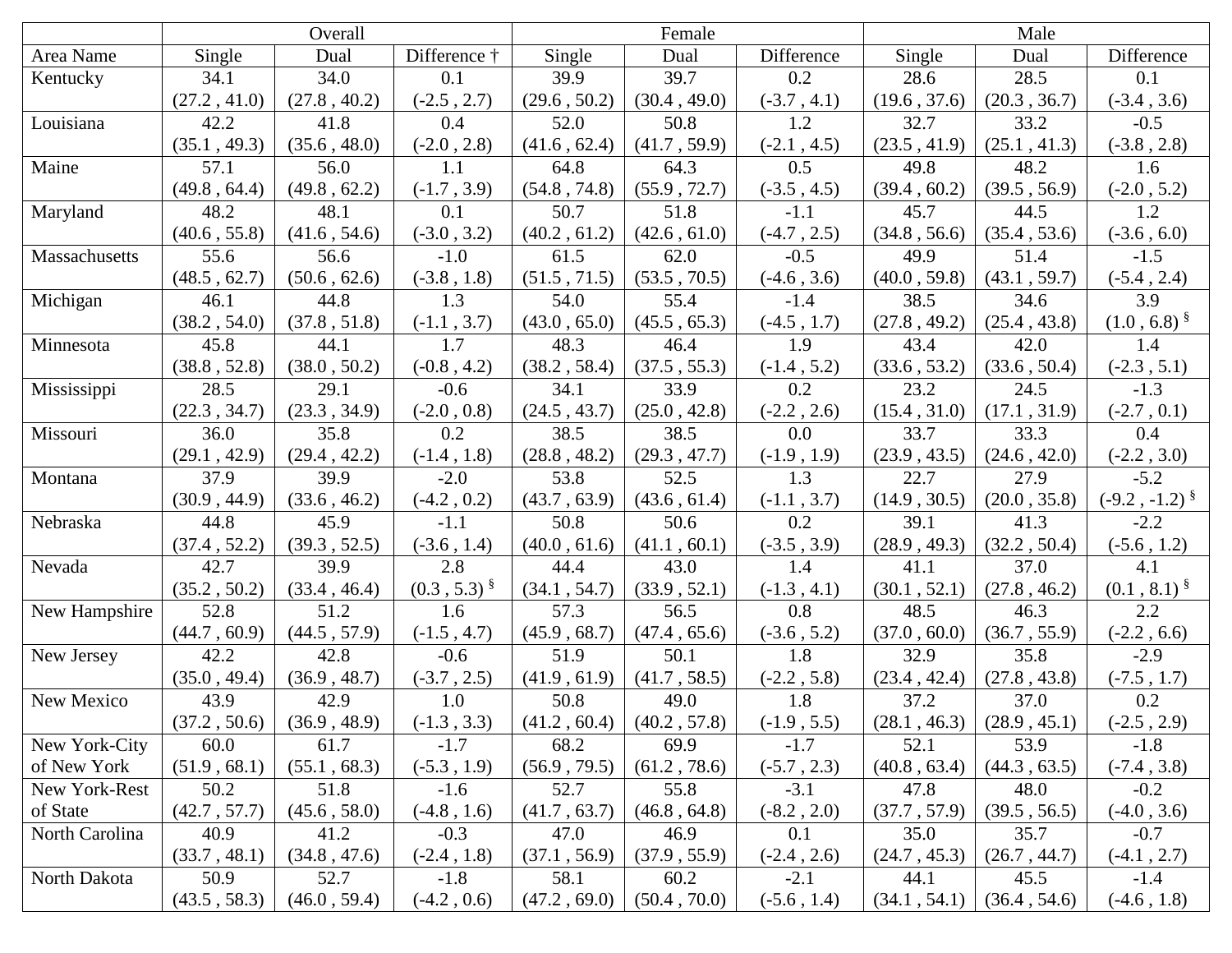|                      | Overall      |              |               | Female       |              |                  | Male         |              |                   |
|----------------------|--------------|--------------|---------------|--------------|--------------|------------------|--------------|--------------|-------------------|
| Area Name            | Single       | Dual         | Difference †  | Single       | Dual         | Difference       | Single       | Dual         | Difference        |
| Ohio                 | 42.2         | 41.8         | 0.4           | 42.0         | 42.5         | $-0.5$           | 42.4         | 41.1         | 1.3               |
|                      | (35.0, 49.4) | (35.1, 48.5) | $(-1.8, 2.6)$ | (31.9, 52.1) | (33.3, 51.7) | $(-3.7, 2.7)$    | (32.1, 52.7) | (31.5, 50.7) | $(-1.9, 4.5)$     |
| Oklahoma             | 39.0         | 39.2         | $-0.2$        | 41.9         | 43.6         | $-1.7$           | 36.3         | 35.0         | 1.3               |
|                      | (31.3, 46.7) | (32.1, 46.3) | $(-1.7, 1.3)$ | (30.8, 53.0) | (33.2, 54.0) | $(-3.8, 0.4)$    | (25.6, 47.0) | (25.4, 44.6) | $(-0.7, 3.3)$     |
| Oregon               | 48.5         | 47.5         | 1.0           | 53.8         | 50.3         | 3.5              | 43.4         | 44.7         | $-1.3$            |
|                      | (41.0, 56.0) | (40.9, 54.1) | $(-1.9, 3.9)$ | (42.5, 65.1) | (40.6, 60.0) | $(-1.2, 8.2)$    | (33.7, 53.1) | (35.8, 53.6) | $(-4.7, 2.1)$     |
| Pennsylvania-        | 69.9         | 68.4         | 1.5           | 78.4         | 76.2         | 2.2              | 62.0         | 61.1         | 0.9               |
| Philadelphia         | (63.6, 76.2) | (62.7, 74.1) | $(-1.1, 4.1)$ | (70.5, 86.3) | (68.6, 83.8) | $(-1.0, 5.4)$    | (52.7, 71.3) | (53.0, 69.2) | $(-3.2, 5.0)$     |
| County               |              |              |               |              |              |                  |              |              |                   |
| Pennsylvania-        | 47.8         | 48.7         | $-0.9$        | 53.3         | 55.6         | $-2.3$           | 42.6         | 42.1         | 0.5               |
| <b>Rest of State</b> | (41.3, 54.3) | (43.0, 54.4) | $(-3.3, 1.5)$ | (43.9, 62.7) | (47.4, 63.8) | $(-5.7, 1.1)$    | (33.6, 51.6) | (34.2, 50.0) | $(-2.6, 3.6)$     |
| Rhode Island         | 73.3         | 70.8         | 2.5           | 78.5         | 73.0         | 5.5              | 68.3         | 68.7         | $-0.4$            |
|                      | (66.5, 80.1) | (64.8, 76.8) | $(-0.2, 5.2)$ | (69.3, 87.7) | (64.3, 81.7) | $(1.3, 9.7)^{8}$ | (58.4, 78.2) | (60.3, 77.1) | $(-3.8, 3.0)$     |
| South Carolina       | 28.5         | 29.1         | $-0.6$        | 29.6         | 30.8         | $-1.2$           | 27.5         | 27.4         | 0.1               |
|                      | (21.8, 35.2) | (22.9, 35.3) | $(-2.8, 1.6)$ | (19.9, 39.3) | (21.6, 40.0) | $(-4.3, 1.9)$    | (18.2, 36.8) | (19.1, 35.7) | $(-2.9, 3.1)$     |
| South Dakota         | 39.9         | 38.6         | 1.3           | 52.8         | 47.3         | 5.5              | 28.0         | 30.5         | $-2.5$            |
|                      | (32.7, 47.1) | (32.2, 45.0) | $(-0.7, 3.3)$ | (42.1, 63.5) | (37.5, 57.1) | $(2.5, 8.5)^{8}$ | (19.1, 36.9) | (22.4, 38.6) | $(-5.3, 0.3)$     |
| Tennessee            | 34.8         | 36.0         | $-1.2$        | 34.9         | 36.9         | $-2.0$           | 34.7         | 35.2         | $-0.5$            |
|                      | (27.6, 42.0) | (29.4, 42.6) | $(-3.7, 1.3)$ | (24.6, 45.2) | (27.6, 46.2) | $(-6.3, 2.3)$    | (24.7, 44.7) | (25.9, 44.5) | $(-3.2, 2.2)$     |
| Texas-Bexar          | 39.8         | 39.2         | 0.6           | 47.2         | 45.2         | 2.0              | 32.4         | 33.3         | $-0.9$            |
| County               | (33.0, 46.6) | (32.7, 45.7) | $(-0.9, 2.1)$ | (36.9, 57.5) | (35.5, 54.9) | $(-0.4, 4.4)$    | (23.9, 40.9) | (25.0, 41.6) | $(-2.9, 1.1)$     |
| Texas-City of        | 47.2         | 46.4         | 0.8           | 43.8         | 44.2         | $-0.4$           | 50.6         | 48.6         | 2.0               |
| Houston              | (37.3, 57.1) | (37.5, 55.3) | $(-1.6, 3.2)$ | (29.6, 58.0) | (31.1, 57.3) | $(-3.9, 3.1)$    | (37.0, 64.2) | (36.5, 60.7) | $(-1.3, 5.3)$     |
| Texas-El Paso        | 66.0         | 66.0         | 0.0           | 68.5         | 69.0         | $-0.5$           | 63.6         | 63.2         | 0.4               |
| County               | (58.8, 73.2) | (59.3, 72.7) | $(-0.9, 0.9)$ | (58.4, 78.6) | (59.6, 78.4) | $(-1.8, 0.8)$    | (53.5, 73.7) | (53.7, 72.7) | $(-0.9, 1.7)$     |
| Texas-Dallas         | 24.2         | 23.9         | 0.3           | 24.5         | 24.3         | 0.2              | 24.0         | 23.6         | 0.4               |
| County               | (18.0, 30.4) | (18.3, 29.5) | $(-1.5, 2.1)$ | (15.4, 33.6) | (15.9, 32.7) | $(-2.2, 2.6)$    | (15.5, 32.5) | (16.1, 31.1) | $(-2.4, 3.2)$     |
| Texas-Rest of        | 30.8         | 30.7         | 0.1           | 38.5         | 39.2         | $-0.7$           | 23.4         | 22.5         | 0.9               |
| <b>State</b>         | (26.0, 35.6) | (26.2, 35.2) | $(-1.3, 1.5)$ | (31.2, 45.8) | (32.2, 46.2) | $(-2.7, 1.3)$    | (17.7, 29.1) | (17.2, 27.8) | $(-0.8, 2.6)$     |
| Utah                 | 31.1         | 30.5         | 0.6           | 39.3         | 41.3         | $-2.0$           | 23.3         | 20.3         | 3.0               |
|                      | (24.3, 37.9) | (24.5, 36.5) | $(-1.6, 2.8)$ | (29.1, 49.5) | (32.0, 50.6) | $(-5.1, 1.1)$    | (14.3, 32.3) | (12.9, 27.7) | $(0.4, 5.6)^{8}$  |
| Vermont              | 58.8         | 55.7         | 3.1           | 63.7         | 58.4         | 5.3              | 54.1         | 53.1         | 1.0               |
|                      | (51.3, 66.3) | (49.9, 61.5) | $(-0.3, 6.5)$ | (52.7, 74.7) | (49.8, 67.0) | $(-0.3, 10.9)$   | (44.0, 64.2) | (45.3, 60.9) | $(-3.1, 5.1)$     |
| Virginia             | 40.5         | 39.2         | 1.3           | 45.3         | 41.1         | 4.2              | 35.9         | 37.4         | $-1.5$            |
|                      | (31.5, 49.5) | (31.8, 46.6) | $(-2.3, 4.9)$ | (31.7, 58.9) | (30.2, 52.0) | $(-1.9, 10.3)$   | (24.2, 47.6) | (27.4, 47.4) | $(-5.4, 2.4)$     |
| Washington           | 52.1         | 49.5         | 2.6           | 54.1         | 55.2         | $-1.1$           | 50.3         | 44.0         | 6.3               |
|                      | (44.6, 59.6) | (43.0, 56.0) | $(-0.2, 5.4)$ | (43.4, 64.8) | (45.9, 64.5) | $(-4.9, 2.7)$    | (39.9, 60.7) | (35.1, 52.9) | $(2.6, 10.0)^{8}$ |
| West Virginia        | 42.1         | 41.2         | 0.9           | 49.2         | 49.7         | $-0.5$           | 35.4         | 33.0         | 2.4               |
|                      | (34.9, 49.3) | (34.6, 47.8) | $(-1.2, 3.0)$ | (38.8, 59.6) | (40.0, 59.4) | $(-3.5, 2.5)$    | (25.5, 45.3) | (24.3, 41.7) | $(-0.1, 4.9)$     |